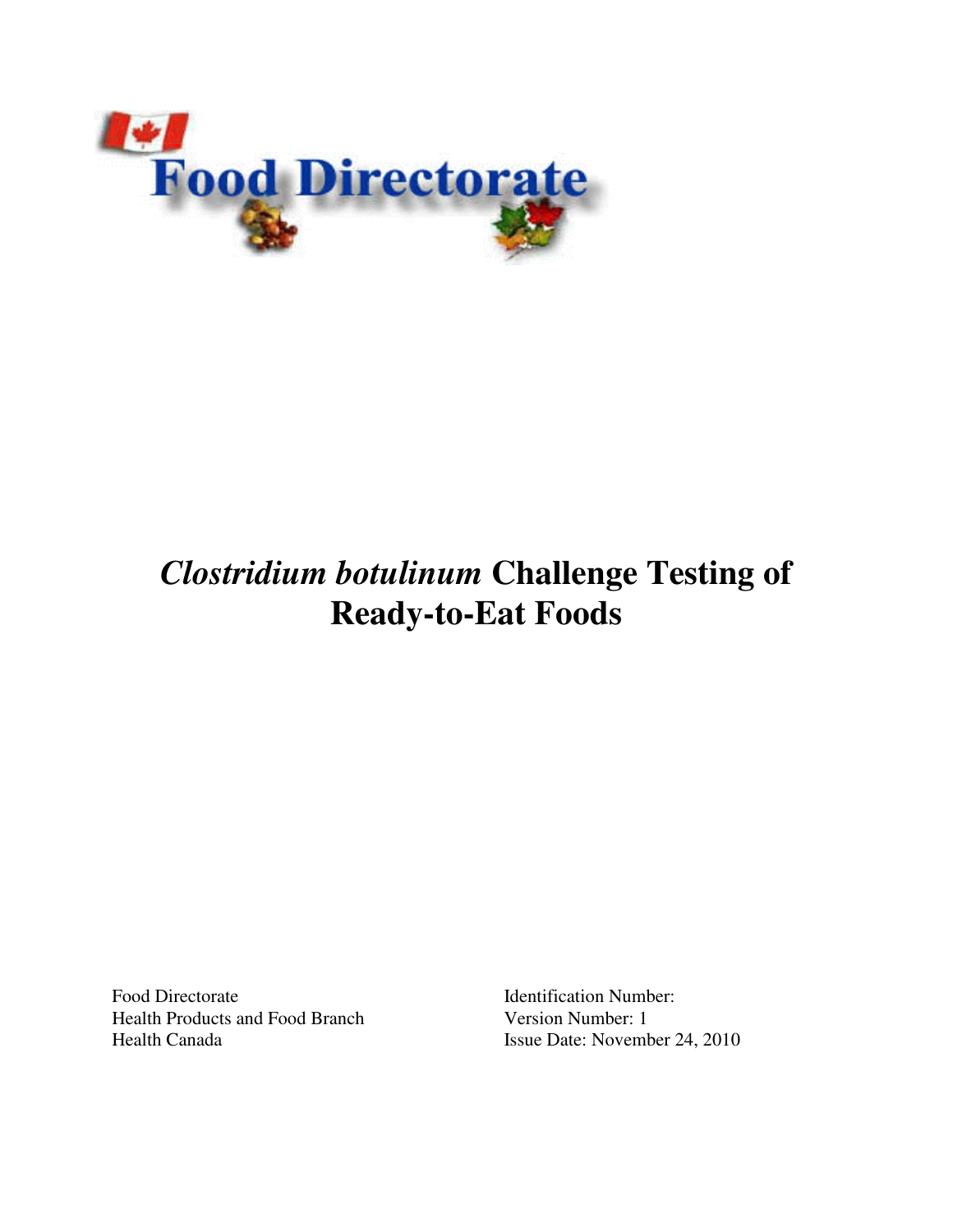## **Table of Contents**

| 4.1                                                                   |  |
|-----------------------------------------------------------------------|--|
| 4.2                                                                   |  |
| 4.3                                                                   |  |
|                                                                       |  |
| 5.1                                                                   |  |
| 5.2                                                                   |  |
| 5.3                                                                   |  |
| 5.4                                                                   |  |
| 5.5                                                                   |  |
| 5.6                                                                   |  |
| 5.7                                                                   |  |
| 5.8                                                                   |  |
| 5.9                                                                   |  |
| Measures to Take if Food Product Supports Toxin Production 10<br>5.10 |  |
|                                                                       |  |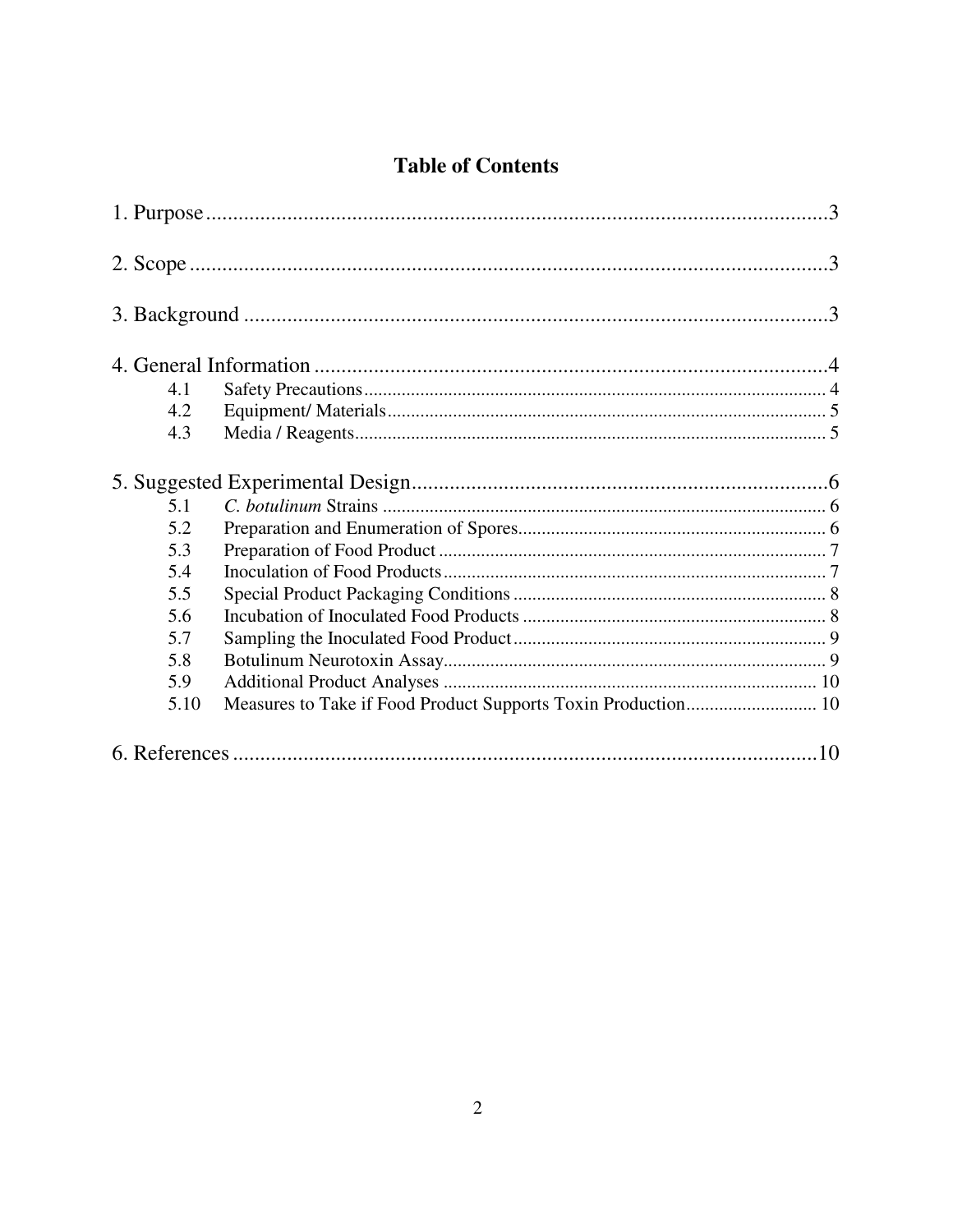## **1. Purpose**

The purpose of this document is to recommend experimental design for challenge testing studies to determine if *Clostridium botulinum* can grow and produce toxin in ready-to-eat (RTE) foods.

## **2. Scope**

Experiments conducted according to the recommendations of this document can be used to determine whether *C. botulinum* can grow and produce toxin in RTE food products including (but not limited to) processed plant products such as pasta products; vegetables packed in oil or brine, or salads; cooked, cured and smoked meat and fish products; processed cheese; and modified atmosphere packaged bread. Artisanal food products with physico-chemical characteristics that vary significantly among batches cannot be assessed using this challenge testing method because consistency of physico-chemical characteristics is critical to the interpretation of the results of challenge studies. In addition to providing guidance to food manufacturers, the document can also guide food safety regulators and government inspection staff in their verification activities with respect to the presence of *C. botulinum* in foods.

## **3. Background**

Food poisoning outbreaks caused by ingestion of *C. botulinum* neurotoxins produced in RTE foods are numerous. Implicated ready-to-eat food products include temperature abused mascarpone cheese (Simini, 1996), bean dip (Sobel *et al.*, 2004), clam chowder (Sobel *et al.*, 2004), vacuum-packaged hot-smoked fish (Korkeala *et al.*, 1998), and most recently carrot juice (Sheth *et al*., 2008).

Increased consumer demand for convenient and fresher foods with minimal preservatives and low thermal processing has led to increased sales of RTE foods worldwide. Refrigerated RTE foods are treated with mild heat processes, with maximum temperatures typically reaching 65-  $95^{\circ}$ C, packaged in a vacuum or with modified atmospheres (usually anaerobic), and then refrigerated (Peck, 2006). Refrigerated RTE foods are also known as sous-vide foods, refrigerated processed foods of extended durability, ready meals, cook-chill foods, and minimally heated chilled foods (Peck, 2006). The combination of a heat treatment and refrigerated anaerobic storage is designed to prevent the growth of nonsporeforming pathogens and spoilage organisms, but bacterial spores are not necessarily destroyed or controlled (Lindstrom *et al.*, 2006). Whereas proteolytic *C. botulinum* does not grow at temperatures below  $10^{\circ}$ C, nonproteolytic strains can grow and produce toxin at  $3.0^{\circ}$ C, raising particular concern in RTE refrigerated foods with long shelf lives (Lindstrom *et al.*, 2006). Due to the heat treatmentassociated destruction or reduction of other organisms, nonproteolytic *C. botulinum* may grow with little competition, as well as proteolytic *C. botulinum* in the case of mild temperature abuse. An extended shelf life exacerbates the problem by providing additional time for toxin production.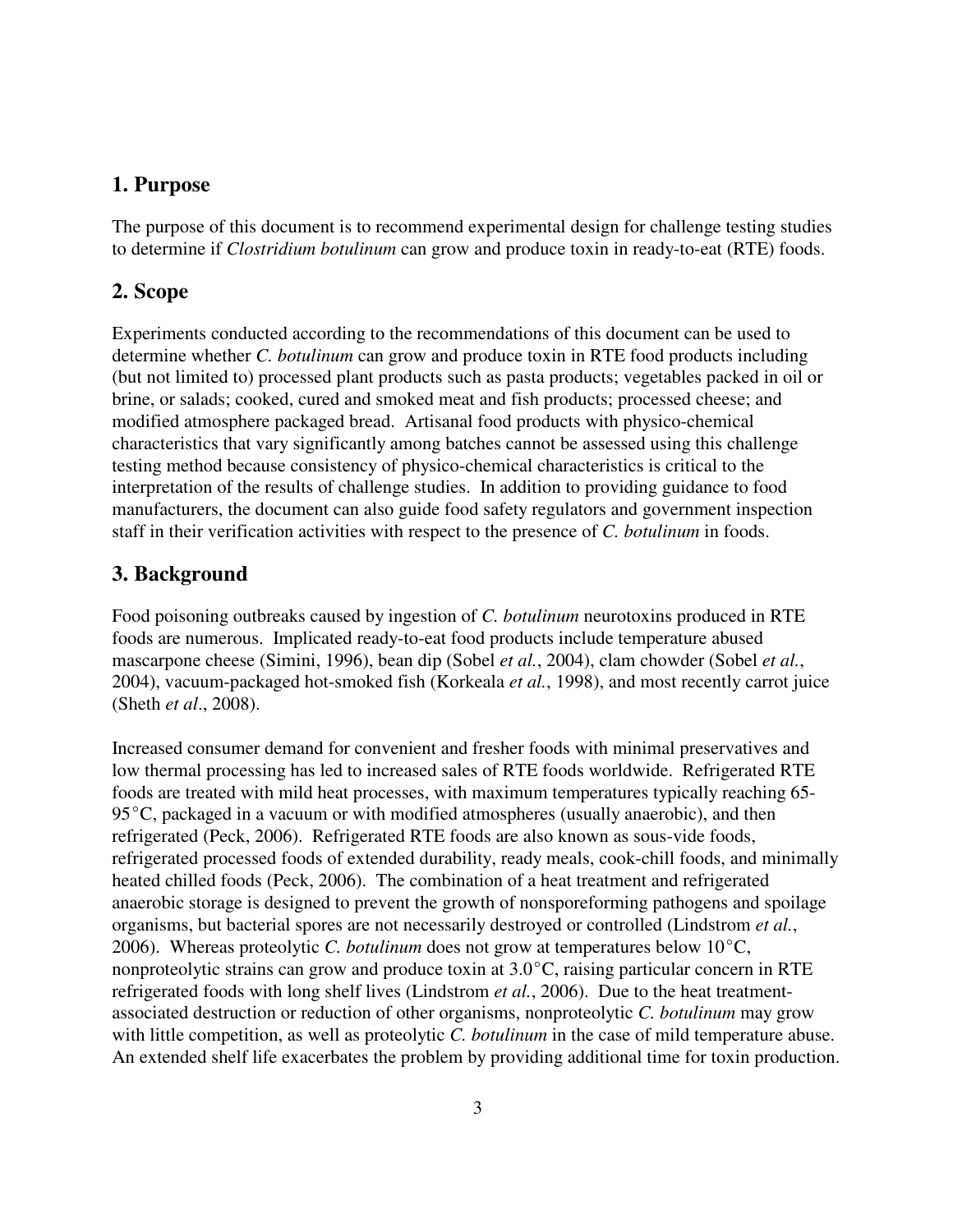In the case of shelf stable RTE foods, both proteolytic and nonproteolytic *C. botulinum* could pose a risk to consumers. For example, bread has not been known to cause botulism, but the use of modified atmosphere packaging in combination with room temperature storage might be sufficient to allow for growth and toxin production by *C. botulinum.* The inhibition of spoilage organisms and the increased shelf life afforded by modified atmosphere packaging can provide a selective advantage for the growth of *C. botulinum*.

Therefore, it is essential that the processor verify that toxin production in such products can be prevented from the time of production to consumption. In the absence of adequate scientific evidence documenting the safety of the product, appropriate challenge studies with *C. botulinum* may be necessary before such products are launched on the market.

The following are recommendations for determining the potential for *C. botulinum* neurotoxin production in RTE foods; the reader is referred to a *C. botulinum* challenge study performed by Austin and colleagues (1998) on fresh-cut packaged vegetables as an example. The following procedures may not be suitable for all types of RTE foods; other protocols that provide assurance of safety are also acceptable.

## **4. General Information**

## *4.1 Safety Precautions*

The Office of Laboratory Security, Public Health Agency of Canada, states that *Clostridium botulinum* should be handled under biosafety level 2, unless the procedures have a high potential for aerosols or produce quantities of toxin, in which case biosafety level 3 should be followed. Personnel must be fully informed about the hazards (refer to Material Safety Data Sheets online at: http://www.phac-aspc.gc.ca/msds-ftss/index-eng.php). Liquid cultures of *C. botulinum*  contain high levels of toxin and should be handled only by experienced personnel.

Contaminated sealed packages may be under pressure and must be opened in a fume hood or safety cabinet for protection from aerosols. Goggles must be worn when handling liquids that may contain toxin.

All materials to be autoclaved should be contained in stainless-steel boxes with handles. Used glassware and other supplies in contact with toxin are placed in a sturdy, heat-resistant container which should be placed in the autoclave by the investigator. Disposable material such as gloves, cotton or tissue paper is collected as biohazardous waste and autoclaved.

Potentially toxic materials should always be contained in unbreakable, leak-proof trays or boxes. This is particularly important in the incubation or manipulation of botulinum cultures which may contain in excess of  $10^5$  mouse LD/mL. If accidental spills occur, the toxin may be inactivated with saturated or dry sodium bicarbonate or 0.1 N NaOH. Spores can be inactivated by either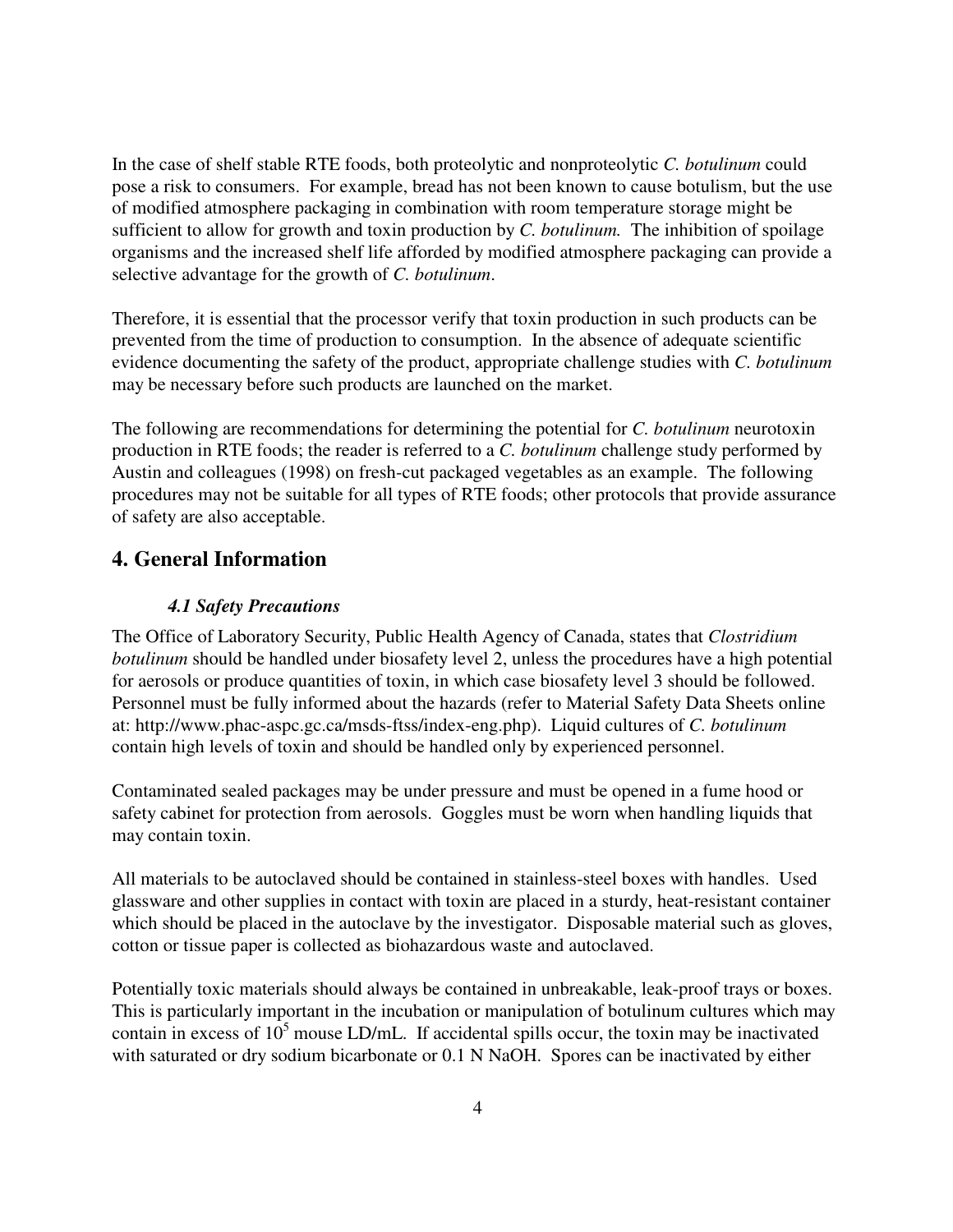0.1% sodium hypochlorite or commercially available products meant for inactivation of spores.

Therapeutic antisera must be available in case of accidental intoxication.

### *4.2 Equipment/ Materials*

Equipment and materials may vary depending upon the foods tested and type of packaging used.

Anaerobic jars (GasPack) Biological safety cabinet Bunsen burner Centrifuge, refrigerated, high-speed Centrifuge tubes Clean dry towels Culture tube racks Disposable syringes (1 and/or 3 ml) Filters, disposable, 0.45  $\mu$ m pore size Freezer **Gloves** Incubators Mice, 16-24 g **Micropipettors** Microscope slides

Microscope, phase-contrast or bright-field Mouse cages, feed, water bottles Refrigerator Sterile can opener Sterile cotton-plugged pipettes Sterile forceps Sterile mortar and pestle Sterile petri dishes, 100 mm Sterile reserve sample jars Sterile screw-cap culture tubes Stomacher Transfer loops Trypsin (1:250; Difco Labs, Detroit, MI) Water Bath

#### *4.3 Media / Reagents*

The following media and reagents are recommended; they may vary depending upon the foods tested:

- Absolute ethanol
- Cooked meat medium
- Distilled water
- $\bullet$  1 N Hydrochloric acid solution
- McClung-Toabe egg yolk agar
- Monovalent antitoxin preparations, types A-F
- $\bullet$  Saturated solution of NaHCO<sub>3</sub> or 0.1 N sodium hydroxide solution for cleaning of spills
- $\bullet$  0.05 M sodium phosphate-gel buffer (pH 6.2) (if necessary)
- Sterile gelatine phosphate buffer, pH 6.2
- Trypticase-peptone-glucose-yeast extract (TPGY) broth
- $\bullet$  1% (w/v) trypsin solution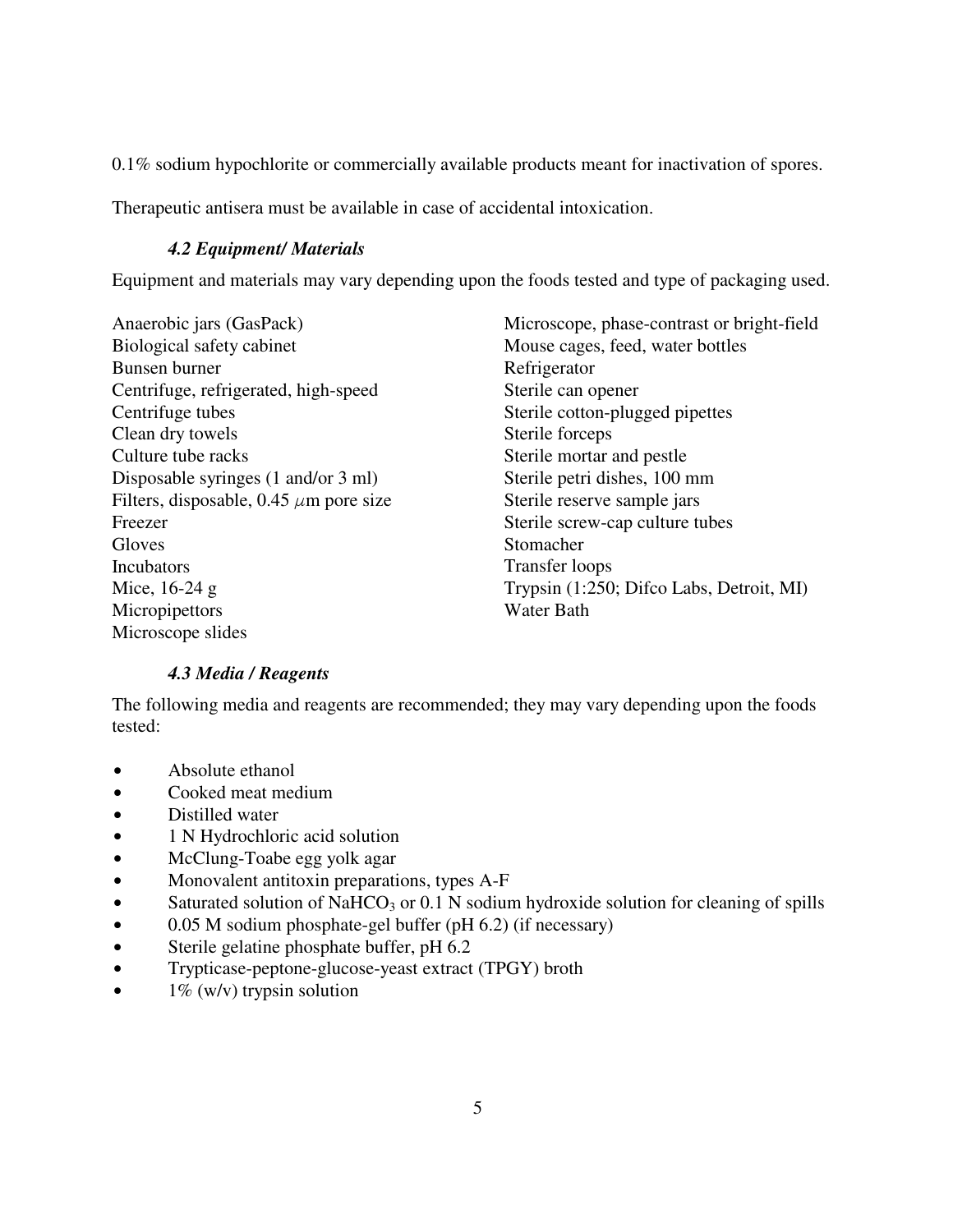## **5. Suggested Experimental Design**

Technical factors that require consideration in the design of a challenge study to determine whether *C. botulinum* can grow and produce neurotoxin in foods are outlined in this section.

#### *5.1* **C. botulinum** *Strains*

Ideally, *C. botulinum* strains that have been previously isolated from similar food products should be used in challenge studies. Additional strains from known foodborne outbreaks might be included to ensure the formulation being tested would not support their growth. Strains representing different toxin types (A, B, E, and F) should be selected. Pre-screening strains could assist in selecting those that grow the best in the formulation being assessed. Strain selection should parallel the risk and storage conditions associated with the product. For example, refrigerated foods pose a greater risk from nonproteolytic *C. botulinum*. Strain information provided should include strain history, characterization, and culture collection identification number.

Cocktails containing multiple proteolytic strains and cocktails containing nonproteolytic strains should be tested separately to account for potential strain variation. A minimum of five proteolytic or five nonproteolytic strains should be used for cocktail preparation. Each strain should be assayed annually for toxin production by the mouse bioassay to ensure a minimum production level of 1,000 mouse lethal doses (MLD)/mL. Strains producing less should be replaced with a productive culture of the same strain or a different strain. The strains used in cocktails should be screened before use for possible mutual antagonism due to bacteriocin-like compounds or bacteriophages (Eklund *et al*., 2004).

It should be noted that *C. botulinum* strains are no longer available for purchase from culture collections for reasons of biosecurity. The lack of availability of strains and appropriate expertise may necessitate contracting the services of a laboratory that can perform *C. botulinum* challenge studies. The use of *Clostridium sporogenes* strains as surrogate organisms for proteolytic *C. botulinum* under some circumstances (*e.g.*, in a sterile product) may be acceptable if sufficient rationale and references are provided to validate that growth of the surrogate would accurately predict toxin production by *C. botulinum*. Currently, there is insufficient data comparing growth characteristics of *C. botulinum* and *C. sporogenes* to validate use of a surrogate.

#### *5.2 Preparation and Enumeration of Spores*

Spore crops can be produced using any available method, including those that use a variety of liquid and agar media, or use liquid media over agar in a biphasic method. Since sporulation characteristics vary by strain, multiple media types may be necessary to prepare spores from the strains to be used.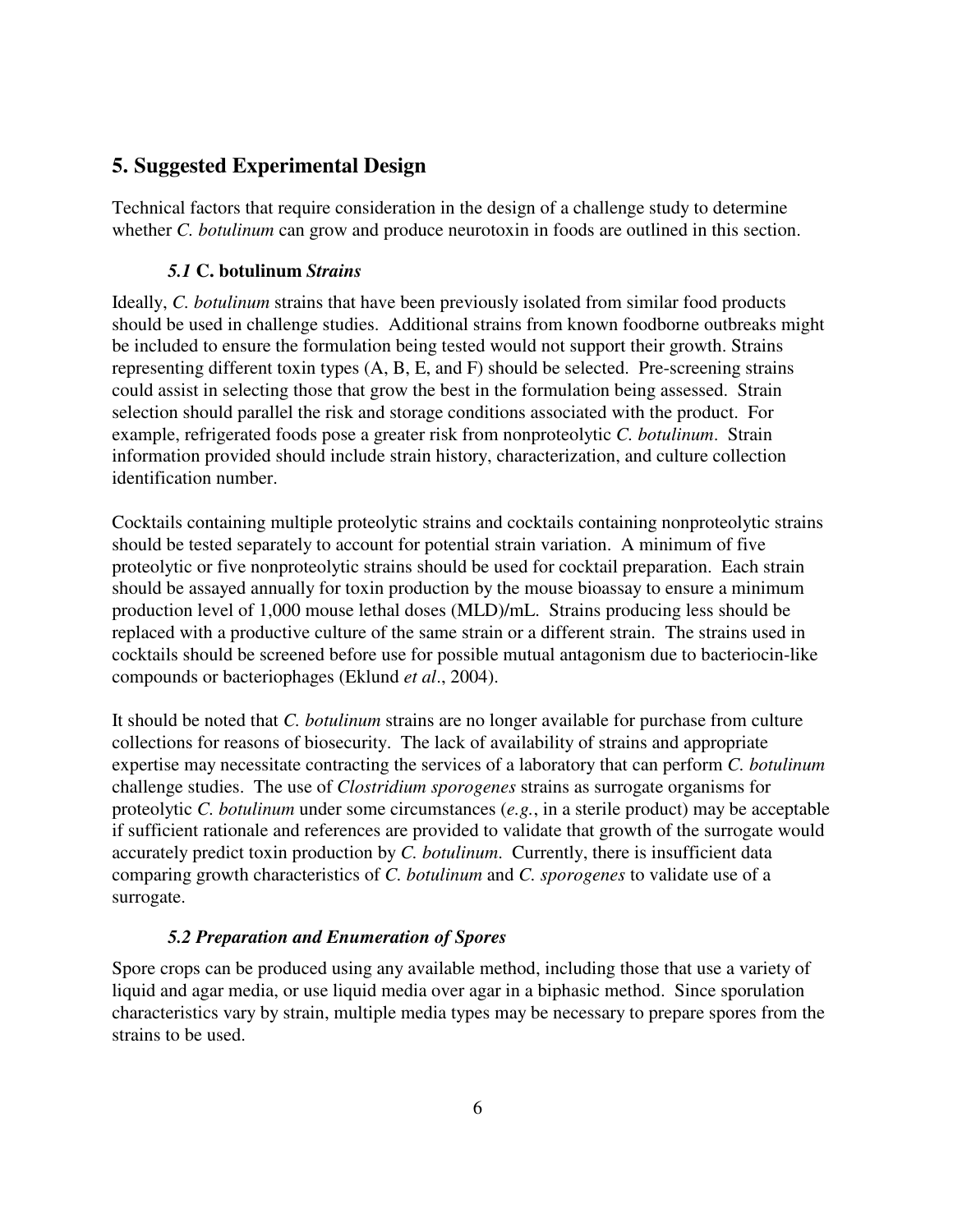Media should be incubated at 35<sup>o</sup>C and 26 - 30<sup>o</sup>C for spore production for proteolytic and nonproteolytic strains, respectively. The incubation time required to achieve sporulation depends on the cultural conditions and strain characteristics; cultures should be periodically examined microscopically to determine the degree of sporulation.

For harvest, spore crops should be washed ten times with sterile distilled water, resuspended in sterile distilled water, and stored at 4°C, -20°C, or -80°C. Spore suspensions are heat shocked prior to use to ensure the absence of vegetation cells and toxin.

Spore suspensions can be enumerated by direct plating. Spore suspensions are heat-shocked, diluted, and then inoculated onto plates or into tubes of TPGY medium. Tubes are incubated anaerobically for 7 days at 35°C for proteolytic strains and 30°C for nonproteolytic strains.

| Heat shocking spore suspensions                      |                                                         |  |
|------------------------------------------------------|---------------------------------------------------------|--|
| Proteolytic Strains<br>$75^{\circ}$ C for 20 minutes | Nonproteolytic Strains<br>$60^{\circ}$ C for 20 minutes |  |
|                                                      | Austin et al., 1998                                     |  |

The spore suspensions should be checked for purity by plating onto duplicate McClung-Toabe egg yolk agar plates, incubating one plate aerobically and one plate anaerobically, and ensuring that all resulting growth is *C. botulinum.* 

If desired, spores can be enumerated in food products using a most probable number (MPN) procedure because there are too few spores to be detected by direct plating.

## *5.3 Preparation of Food Product*

The characteristics of the food product that serve to control *C. botulinum* require consideration. These might include salt concentration, water activity, pH, preservatives used, packaging conditions, storage temperature. If the specifications of the food product to be tested include an acceptable range for a given characteristic (*e.g.*, pH range 5.0 to 5.4), the product should be tested at the level which is the most permissive to growth and toxin production in order to provide a margin of safety. Characteristics with permitted variability in the formulation may require testing singly as well as in combination (FDA, 2001).

## *5.4 Inoculation of Food Products*

Multi-strain spore cocktails should be prepared that contain an approximately equivalent number of spores of each type of strain (containing proteolytic *or* nonproteolytic strains). Spores should be heat shocked immediately before inoculation.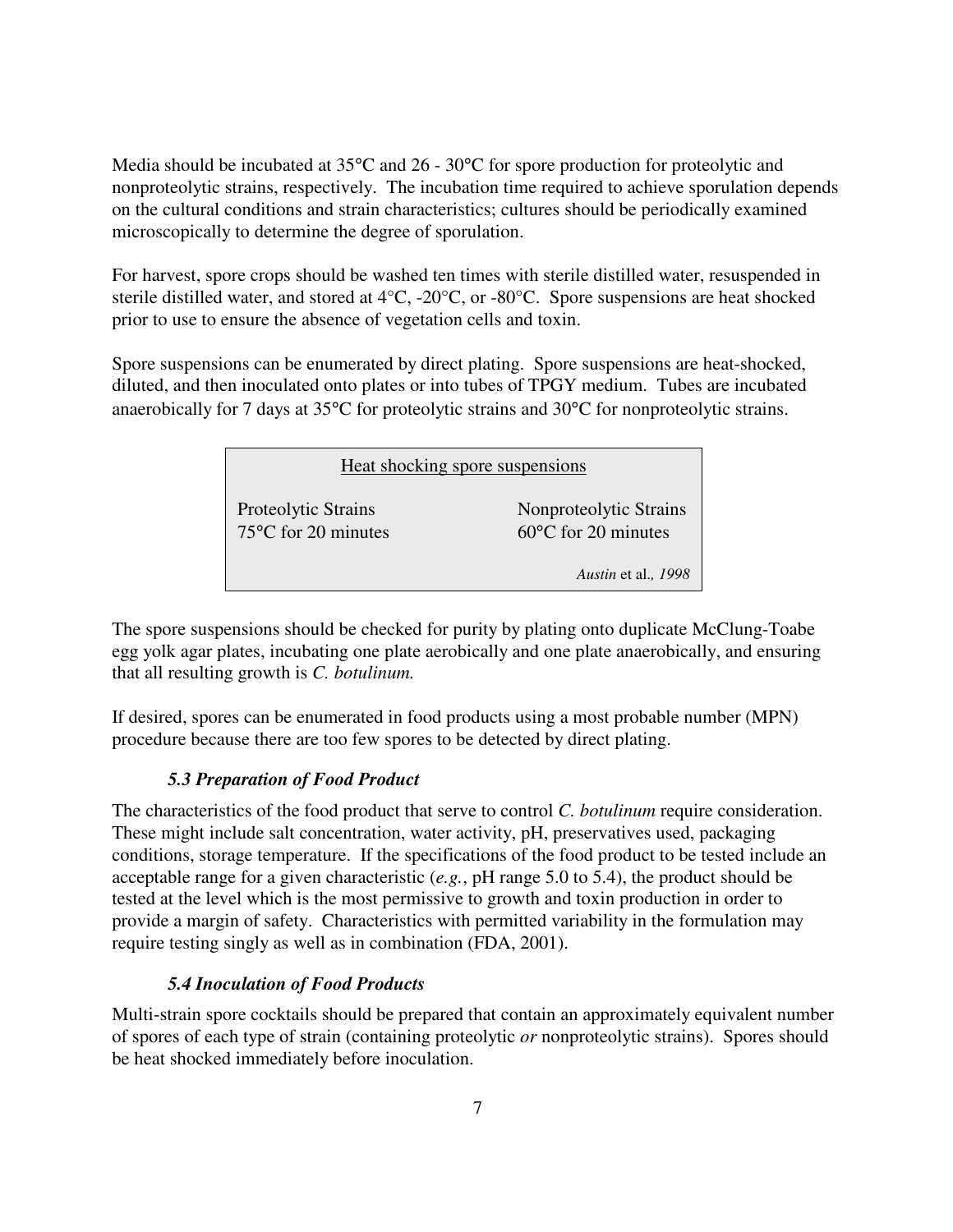The characteristics of the formulation that serve to control microbial growth require further consideration for designing the inoculation of the food product. When liquid inocula are used, a minimum volume must always be used. Where the volume of the inoculum might affect the intrinsic characteristics of the product, the properties of the diluent used for the inoculum (pH, water activity, salt concentration) could be adjusted to match those of the food product. Since testing is destructive, the number of samples to be inoculated should be planned based upon the sampling considerations outlined in section 5.7.

Foods that are fluid or can be mixed can be inoculated with a minimum volume of liquid spore suspensions targeting an inoculum level of 1000 to 5000 spores/g, followed by mixing to ensure uniform distribution. For multi-component foods, spores should be inoculated into the component most permissive for growth (e.g. vegetable pieces that have a higher  $a_w$  than the surrounding brine). Solid foods or those in which inocula cannot be uniformly distributed can use surface inoculation, with a target inoculum level of  $1000$  spores/cm<sup>2</sup> (Doyle, 1991). Spore suspensions are added dropwise and then spread with sterile utensils, or added to the product in packaging followed by manual massaging through the packaging material. Preliminary tests in which the same volume of food dye is applied to the food can be used to ensure the mixing procedure achieves homogeneity.

## *5.5 Special Product Packaging Conditions*

Inoculation should not alter special conditions used in product packaging, such as controlled or modified atmospheres. Inoculation should be performed in such a way as not to interfere with the normal progression of the gas mixture within the package. Alternative packaging may be used provided that the conditions of the commercially packaged product are reproduced.

## *5.6 Incubation of Inoculated Food Products*

Recommended incubation conditions depend upon the food product. For refrigerated foods, nonproteolytic strains should be examined at 4, 10, and 25°C for one and a half times the product's shelf life, or until it is overtly spoiled. For shelf stable foods, both proteolytic and nonproteolytic strains should be examined at 25°C for one and a half times the product's shelf life, or until it is overtly spoiled. A margin of safety is provided by examining refrigerated products under conditions of temperature abuse and shelf stable products for longer than their shelf life. For products containing multiple components, incubation should continue for 1 day after overt spoilage of the last component of the product (Doyle, 1991).

| Time and Temperatures for Incubation of Inoculated Product |                                        |  |
|------------------------------------------------------------|----------------------------------------|--|
| <b>Refrigerated RTE Foods:</b>                             | <b>Shelf Stable RTE Foods:</b>         |  |
| 4, 10, and $25^{\circ}$ C                                  | $25^{\circ}$ C                         |  |
| 1.5 X shelf life or overtly spoiled                        | 1.5 X shelf life or overtly spoiled    |  |
| Nonproteolytic strains at all temperatures                 | Proteolytic and nonproteolytic strains |  |
| Proteolytic strains in addition at $25^{\circ}$ C          |                                        |  |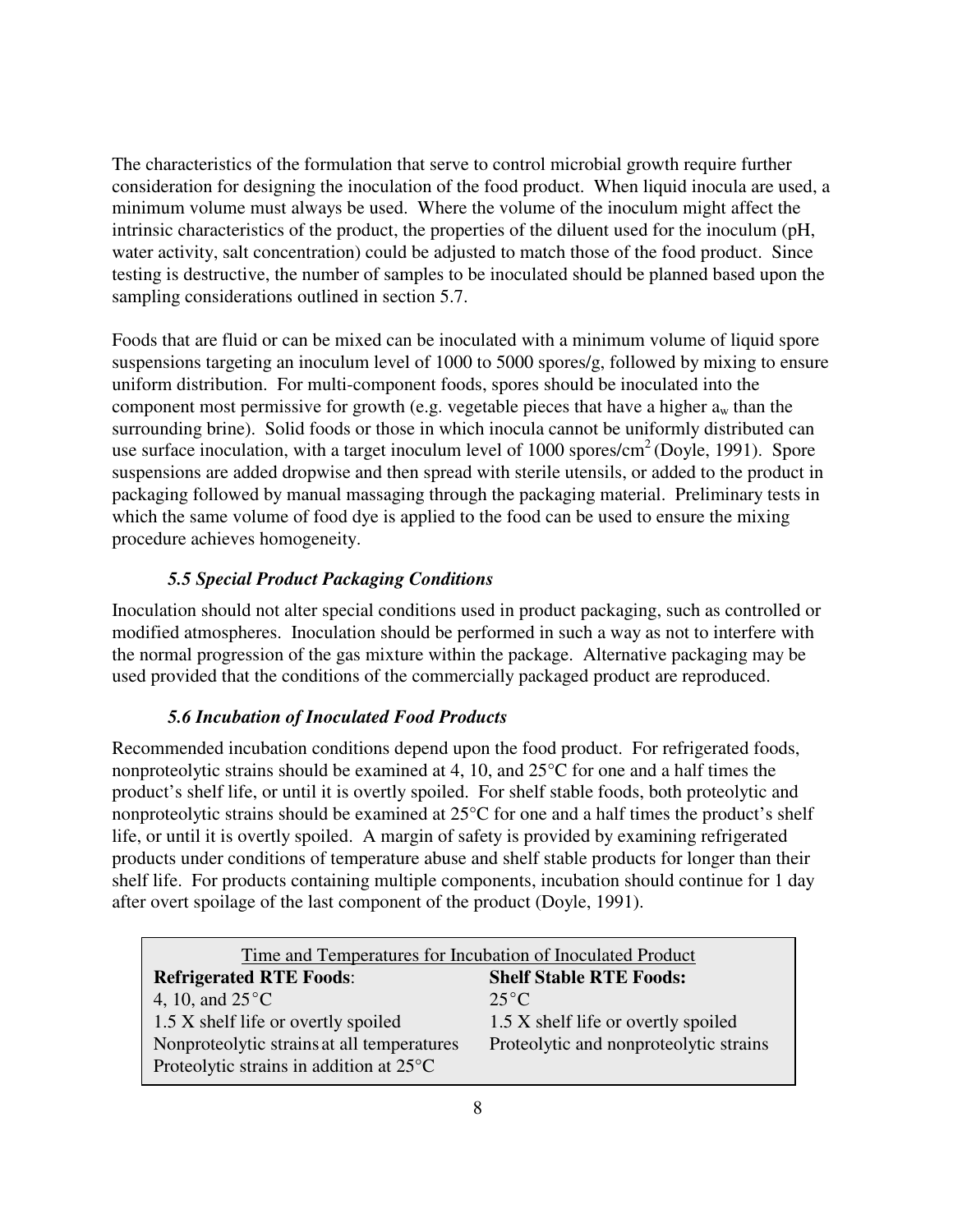If time-temperature integrators (TTIs) are used as indicators of temperature abuse for the product, time-to-toxicity studies should be done to ensure that TTIs will change prior to the production of toxin in the product.

#### *5.7 Sampling the Inoculated Food Product*

An initial sampling timepoint for botulinum toxin assay should be planned on the day of inoculation (time 0). At least four additional sampling timepoints should be planned; the timing of sampling will vary according to the expected shelf life of the product. At least three sampling timepoints should be planned between the final sampling timepoint and the halfway point. The final sampling timepoint in any experiment is the time at which the formulation becomes overtly spoiled. The degree of spoilage of the product should be assessed and recorded at each sampling time by documenting the product's visual appearance (*e.g.* spoilage, drying, mold growth, swelling).

For botulinum neurotoxin testing, it is recommended that the entire sample be homogenized or extracted followed by withdrawal of a 50 g sample. The 50 g sample should be used to perform five replicates per sampling timepoint. Botulinum toxin should be detected in two successive samples, after which no further testing is required.

Positive controls could be included in the experimental design to ensure that toxin, produced in the food product, can be detected in analysis of the food product. Depending upon the food product, key safety parameters may need to be altered to enable production of toxin in the food product. For example, unacidified shrimp could serve as the positive control for acidified shrimp.

#### *5.8 Botulinum Neurotoxin Assay*

Refer to MFHPB-16 of the Compendium of Analytical Methods (Austin and Sanders, 2009) for the mouse bioassay procedure for botulinum neurotoxin testing.

Toxin analyses should proceed on the day of sampling wherever possible. Alternatively, samples can be homogenized or extracted in 0.05 M sodium phospate-gelatin buffer (pH 6.2), centrifuged  $(27,000 \text{ X g}, 20 \text{ min}, 4^{\circ}\text{C})$ , and the supernatant fluids removed (at least 10 mL, adjusted to pH 6.2 if necessary) and stored at  $-20^{\circ}$ C (Doyle, 1991).

An alternative procedure (such as an ELISA method or endopeptidase assay) for the mouse bioassay test may be used, providing that the alternative method has been validated to be of equal or greater sensitivity than the mouse bioassay. Such methods would include those published in Health Canada's *Compendium of Analytical Methods*, FDA's *Bacteriological Analytical Manual*, AOAC methods, or other similarly validated methods. The limitations of each assay should be borne in mind given that some of them may yield false negatives due to matrix interference.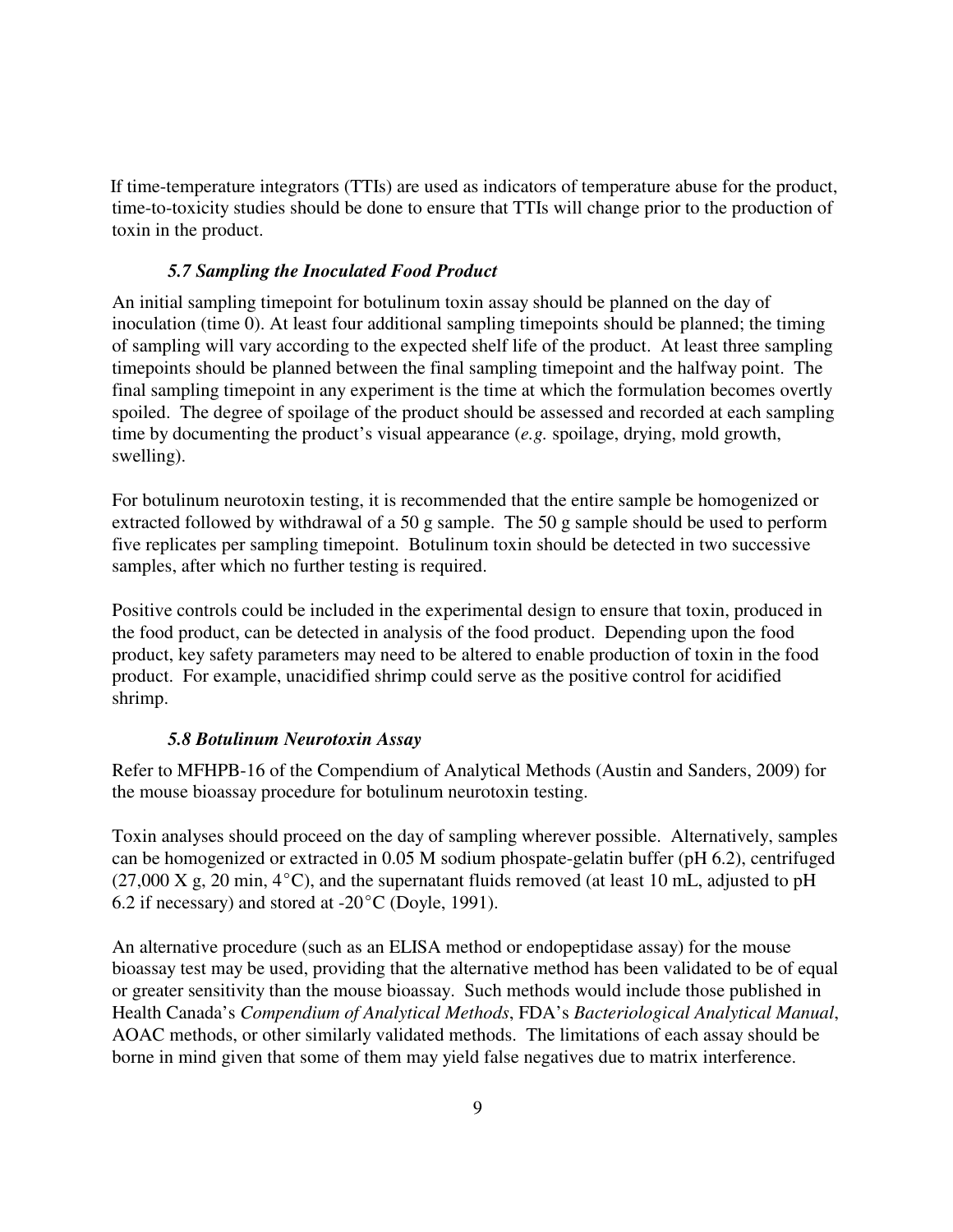#### *5.9 Additional Product Analyses*

Additional product analyses should be performed on duplicate samples to allow evaluation of how changes in intrinsic characteristics would be expected to affect the growth and toxin production of *C. botulinum.* Analyses should include water activity, pH, salt content, preservative level, aerobic plate count, and gas analysis for MAP products. Depending on the type of product, other analyses could include protein content, fat content, titratable acidity, moisture content, lactic acid bacteria count, psychrotroph count, spore count, and anaerobe count.

## *5.10 Measures to Take if Food Product Supports Toxin Production*

Food products that allow toxin formation within the time frame described in section 5.7 may present a risk of botulism to consumers. It may be possible to reformulate the food product to prevent toxin production by increasing salt content, decreasing water activity with humectants, or adding approved preservatives. Alternatively, mechanisms can be used to identify those products which have been temperature abused; these mechanisms must display an endpoint before the point at which botulinum neurotoxin can be produced. If an indicator of temperature abuse such as a TTI (e.g. TTIs based on the Skinner-Larkin relationship; Skinner and Larkin, 1998) is to be used, studies must be done to correlate safety with temperature abuse and the response of the integrator.

## **6. References**

Austin JW, Dodds KL, Blanchfield B, and JM Farber. 1998. Growth and toxin production by *Clostridium botulinum* on inoculated fresh-cut packaged vegetables. J Food Prot. 61; 324-328.

Doyle MP. 1991. Evaluating the potential risk from extended-shelf-life refrigerated foods by *Clostridium botulinum* inoculation studies. Food Technology, April 1991.

Eklund MW, Poysky FT, Peterson ME, Paranjpye RN, Pelroy GA. 2004. Competitive inhibition between different *Clostridium botulinum* types and strains. J Food Prot. 67; 2682-7.

Health Canada. 1996. MFHPB-16: Detection of *Clostridium botulinum* and its toxins in suspect foods and clinical specimens.

Available at http://hc-sc.gc.ca/fn-an/res-rech/analy-meth/microbio/volume2/index\_e.html (Accessed January 10, 2008)

Korkeala H, Stengel G, Hyytia E, Vogelsang B, Bohl A, Wihlman H, Pakkala P, and Hielm S. 1998. Type E botulism associated with vacuum-packaged hot-smoked whitefish. Int J Food Microbiol. 43; 1-5.